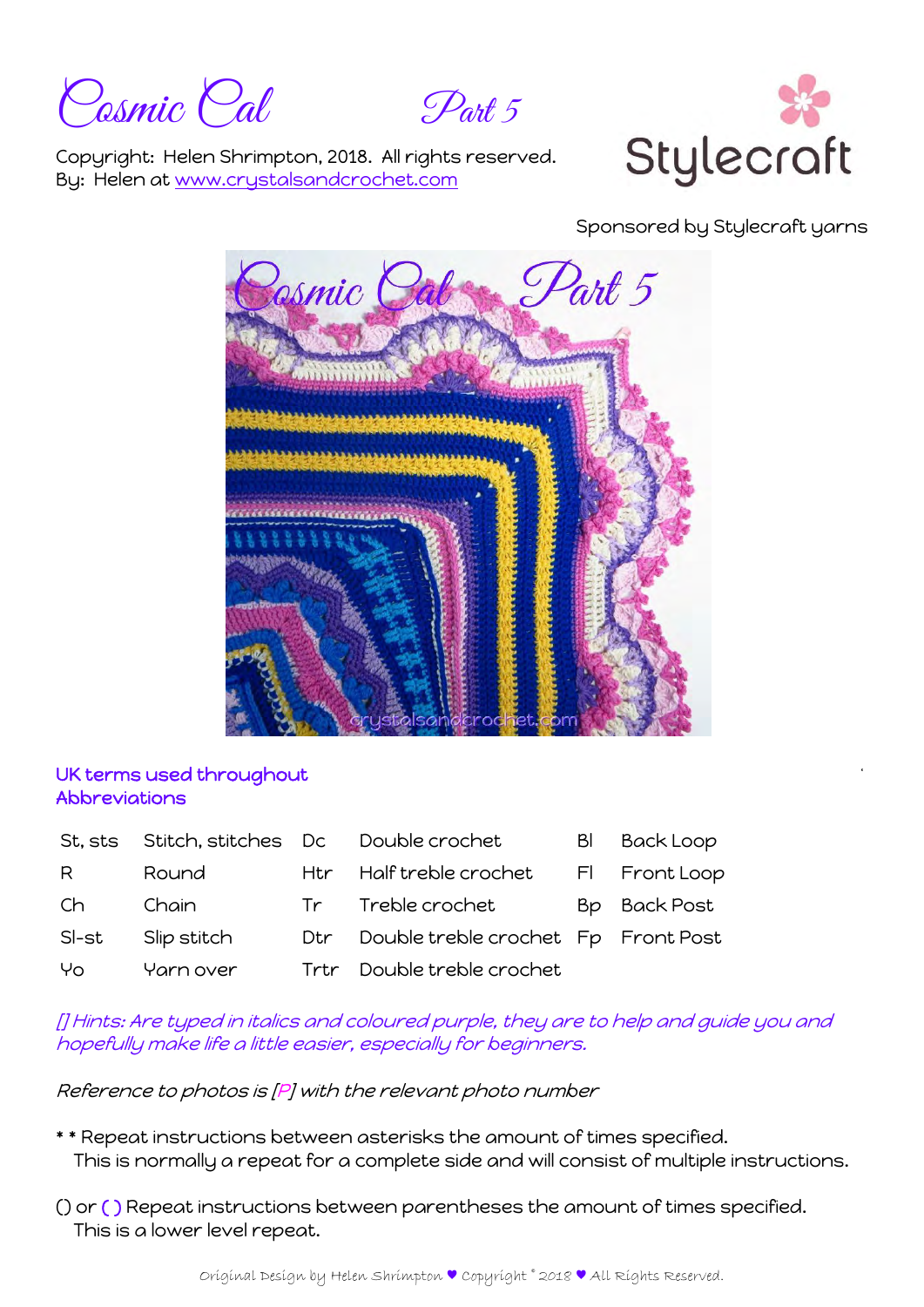### Special Stitches

Picot-dtr: Make dtr as normal, 3 ch, insert hook through front loop and side loop of st, 3 loops on hook, yo and pull through all 3 loops to slip stitch together.

Bldtr3tog: Yo twice, place hook in back loop and 3rd loop of stitch to be worked yo and pull up a loop, 4 loops on hook, yo and pull through 2 loops twice, 2 loops on hook. Repeat for next 2 legs of st and then, yo and pull through all 4 loops.

61. Join with a standing tr in last st of any long side, [P1]

\*Short side: in 2 ch corner space (2 tr, 2 ch, 2 tr), tr in next 12 sts, (miss next 3 sts, (in next missed st R59 [missed st behind ruffle st] (dtr, picot-dtr, dtr),  $[P2,3,4]$  miss next 2 sts,) 7 times, miss next st  $[2^{nd}$  dc], tr in next 17 sts) 3 times, miss next 3 sts, (in next st [missed st behind ruffle st] (dtr, picot-dtr, dtr), miss next 2 sts,) 7 times, miss next st  $[2^{nd}$  dc], tr in next 12 sts,

Long side: in 2 ch corner space (2 tr, 2 ch, 2 tr), tr in next 10 sts, (miss next 3 sts, (in next st [missed st behind ruffle st] (dtr, picot-dtr, dtr), miss next 2 sts,) 7 times, miss next st  $[2^{nd}$  dc], tr in next 14 sts) 4 times, miss next 3 sts, (in next st [*missed st behind ruffle st*] (dtr, picot-dtr, dtr), miss next 2 sts,) 7 times, miss next st  $[2^{nd}$  dc], tr in next 10 sts. \* $[P5,6]$ 

Repeat from \* to \* twice, omit last tr.

Join to standing tr with a sl-st in back loop only.

Stitch count:

Short side: 79 tr, 4 sunbursts of 14 dtr and 7 picot-dtr each,  $1 \times 2$  ch corner space. Long side: 80 tr, 5 sunbursts of 14 dtr and 7 picot-dtr each, 1 x 2 ch corner space.

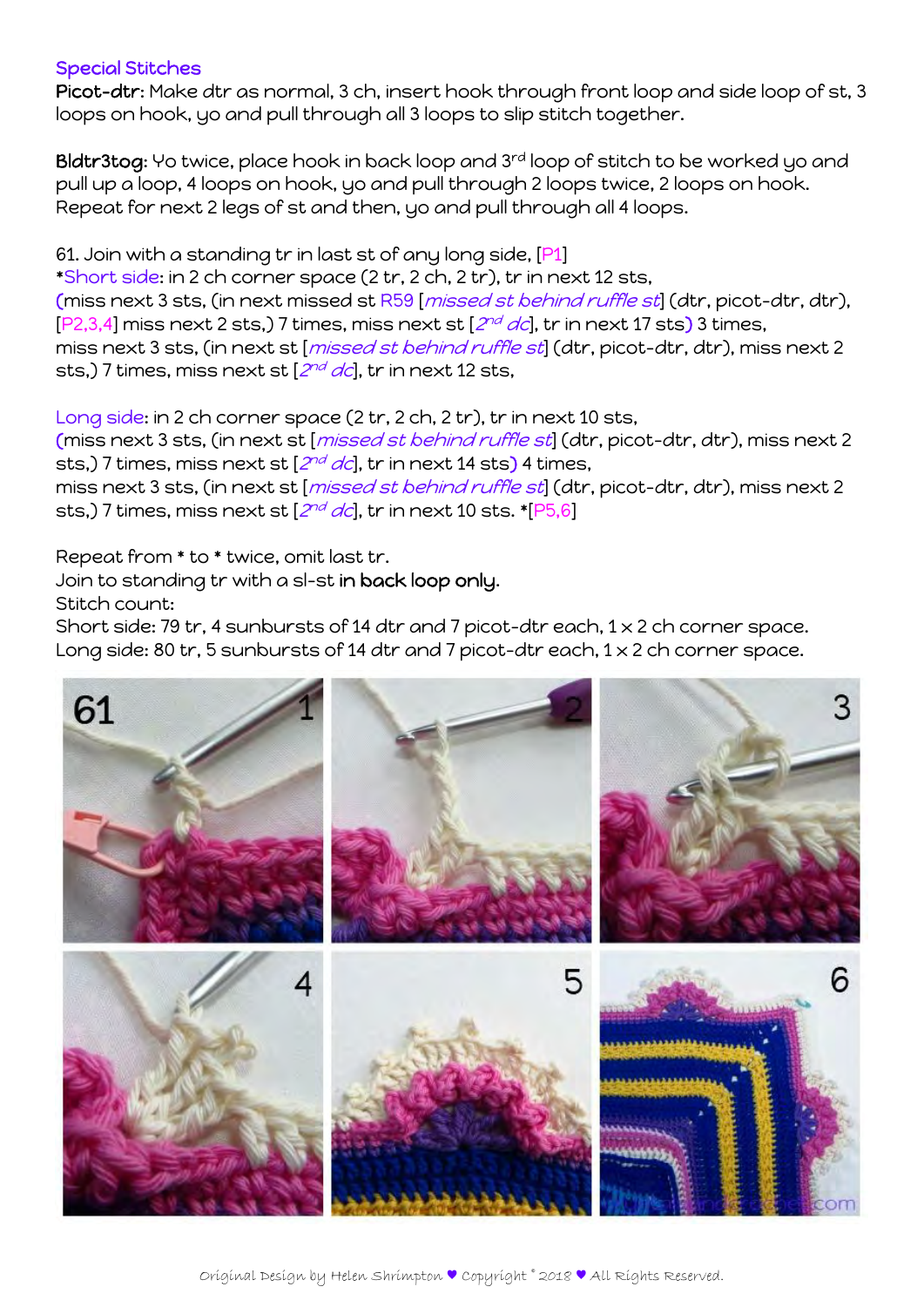### Hint: for all bl sts work in back loop and 3rd loop to make sts more stable.

62. 3 ch  $[counts as tr], bltr$  in next 2 sts,  $[P1]$ \*Short side: in 2 ch corner space (2 htr, 2 ch, 2 htr), bltr in next 12 sts, [P2] (miss next 2 sts, (bldtr3tog over next 3 sts [P3], 3 ch) 6 times, bldtr3tog over next 3 sts, miss next 2 sts, bltr in next 13 sts) 3 times, (miss next 2 sts, (bldtr3tog over next 3 sts, 3 ch) 6 times, bldtr3tog over next 3 sts, miss next 2 sts, bltr in next 12 sts,

Long side: in 2 ch corner space (2 htr, 2 ch, 2 htr), bltr in next 10 sts, (miss next 2 sts, (bldtr3tog over next 3 sts, 3 ch) 6 times, bldtr3tog over next 3 sts, miss next 2 sts, bltr in next 10 sts) 5 times. \* [P4,5]

Repeat from \* to \* twice, omit last 3 bltr.

Join to top of 3 ch, fasten off, and secure ends.

Stitch count:

Short side: 4 htr, 63 bltr, 4 sunbursts of 7 bldtr3tog and  $6 \times 3$  ch spaces each,  $1 \times 2$  ch corner space.

Long side: 4 htr, 60 bltr, 5 sunbursts of 7 bldtr3tog and  $6 \times 3$  ch spaces each,  $1 \times 2$  ch corner space.

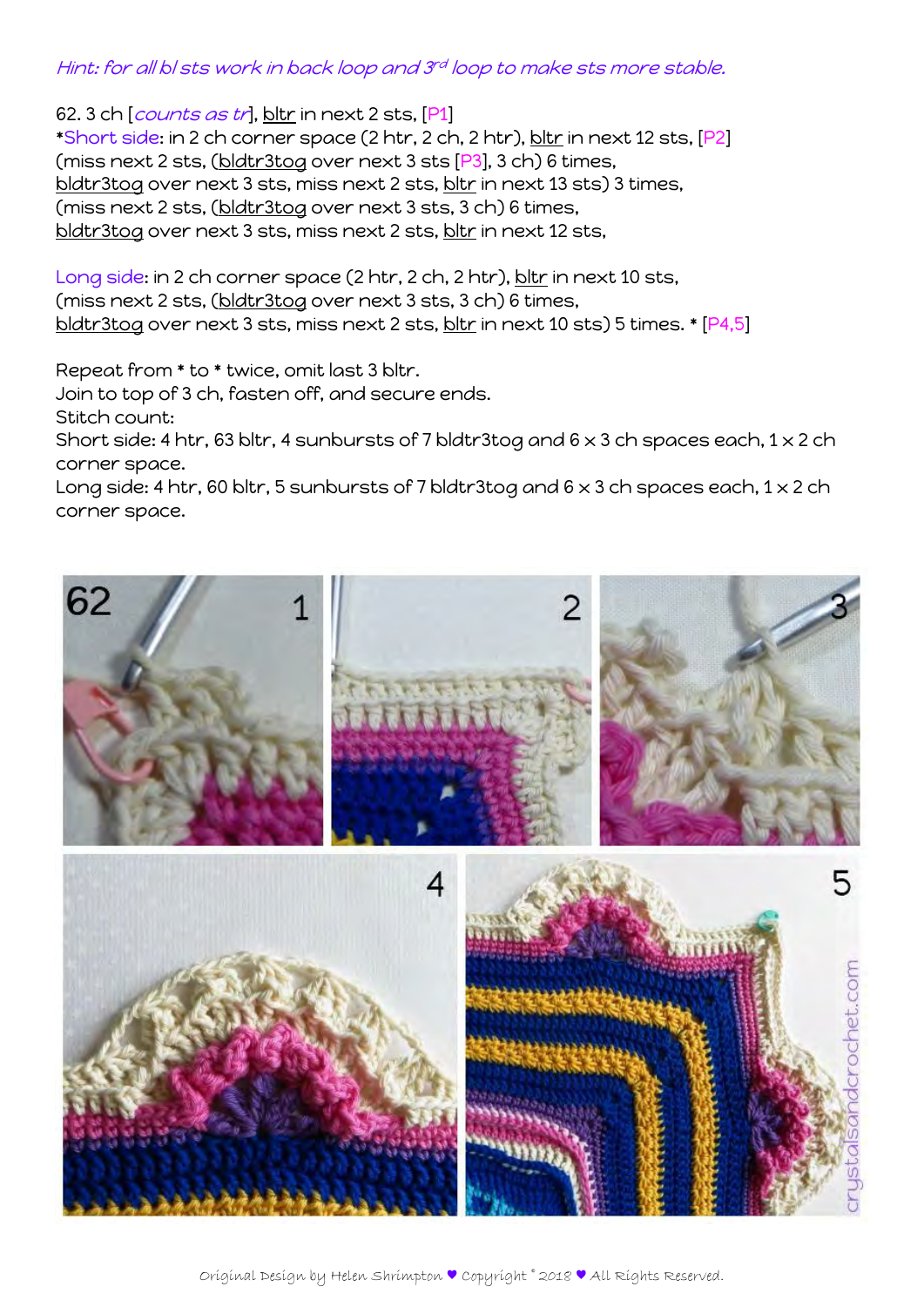### Hint: ensure all trtr are worked in front of R62.

63. Join with a standing bldc in last st of any long side, [P1] \*Short side: in 2 ch corner space (dc, 2 ch, dc), bldc in next 13 sts, [P2] (miss next st, trtr between tr and dtr R61,

(fpdc around next bldtr3tog, trtr between dtr groups R61, 3 dc in next 3 ch space, trtr between dtr groups R61) [P3,4] 6 times, fpdc around next bldtr3tog, trtr between dtr and tr R61, miss next st, bldc in next 11 sts) 4 times, bldc in next 2 sts,

Long side: in 2 ch corner space (dc, 2 ch, dc), bldc in next 11 sts,

(miss next st, trtr between tr and dtr R61,

(fpdc around next bldtr3tog, trtr between dtr groups R61, 3 dc in next 3 ch space, trtr between dtr groups R61) 6 times, fpdc around next bldtr3tog, trtr between dtr and tr R61, miss next st, bldc in next 8 sts) 5 times, bldc in next 3 sts. \* [P5]

Repeat from \* to \* twice, omit last bldc.

Join to standing bldc, fasten off, and secure ends, or join with a sl-st if continuing in same colour.

Stitch count:

Short side: 2 dc, 59 bldc, 4 sunbursts of 18 dc, 7 fpdc, 14 trtr each, 1 x 2 ch corner space. Long side: 2 dc, 54 bldc, 5 sunbursts of 18 dc, 7 fpdc, 14 trtr each,  $1 \times 2$  ch corner space.

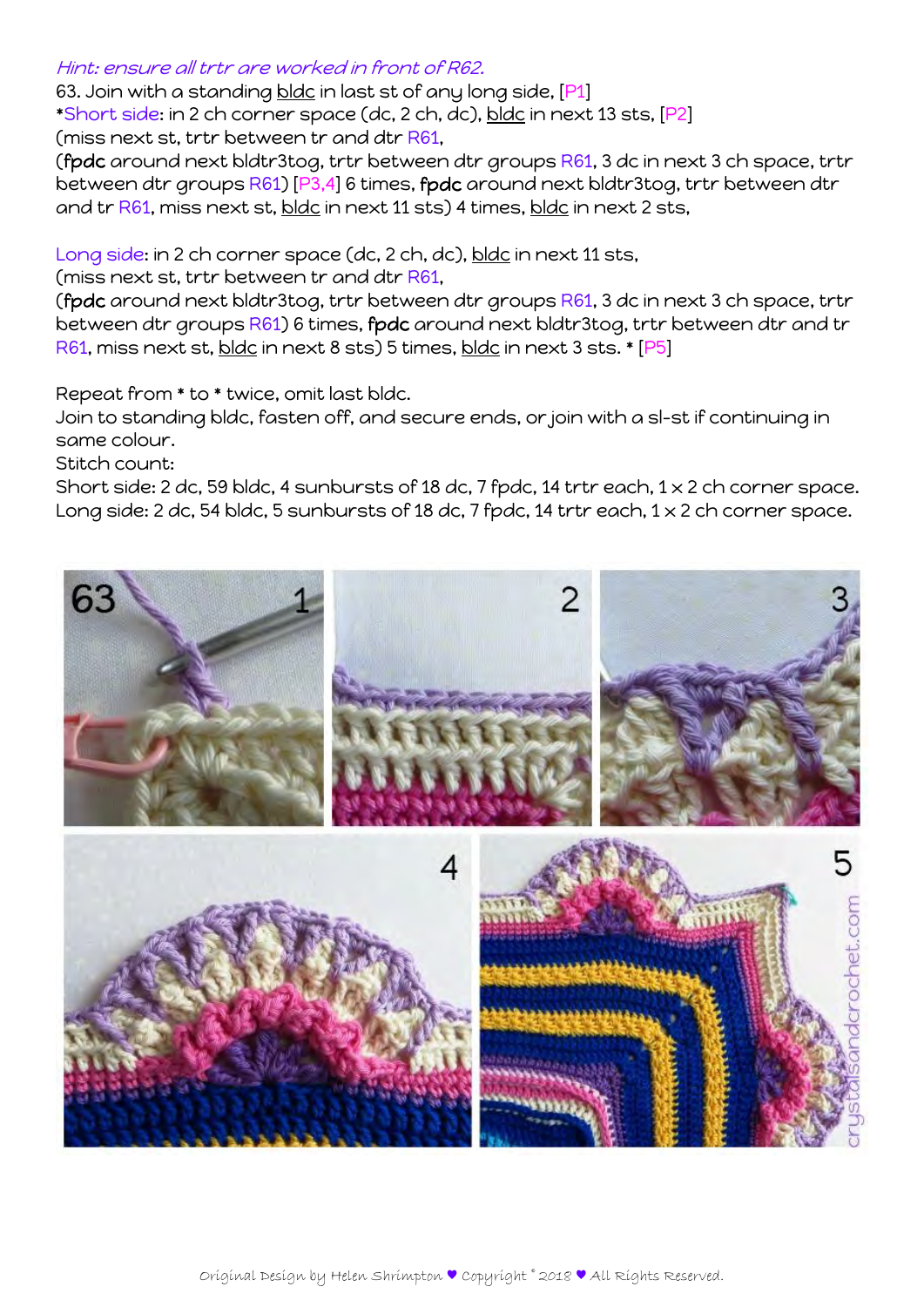64. Join with a standing dc in last st of any long side, [P1], or 1 ch and dc in same st, dc in next st if continuing with same colour,

\*Short side: in 2 ch corner space (dc, 2 ch, dc), dc in next 14 sts, ((fpdc3tog over next 3 sts [trtr, fpdc, trtr], dc in next 3 sts) 6 times, fpdc3tog over next 3 sts, dc in next 11 sts) 4 times, dc in next 3 sts,

Long side: in 2 ch corner space (dc, 2 ch, dc), dc in next 12 sts, ((fpdc3tog over next 3 sts [trtr, fpdc, trtr], dc in next 3 sts) 6 times, fpdc3tog over next 3 sts, dc in next 8 sts) 5 times, dc in next 4 sts. \* [P2,3]

Repeat from \* to \* twice, omit last dc or 2 dc.

Join to standing dc, fasten off, and secure ends.

Stitch count:

Short side: 63 dc, 4 sunbursts of 18 dc, 7 fpdc3tog each,  $1 \times 2$  ch corner space. Long side: 50 dc, 5 sunbursts of 18 dc, 7 fpdc3tog each, 1 x 2 ch corner space.



Original Design by Helen Shrimpton ♥ Copyright © 2018 ♥ All Rights Reserved.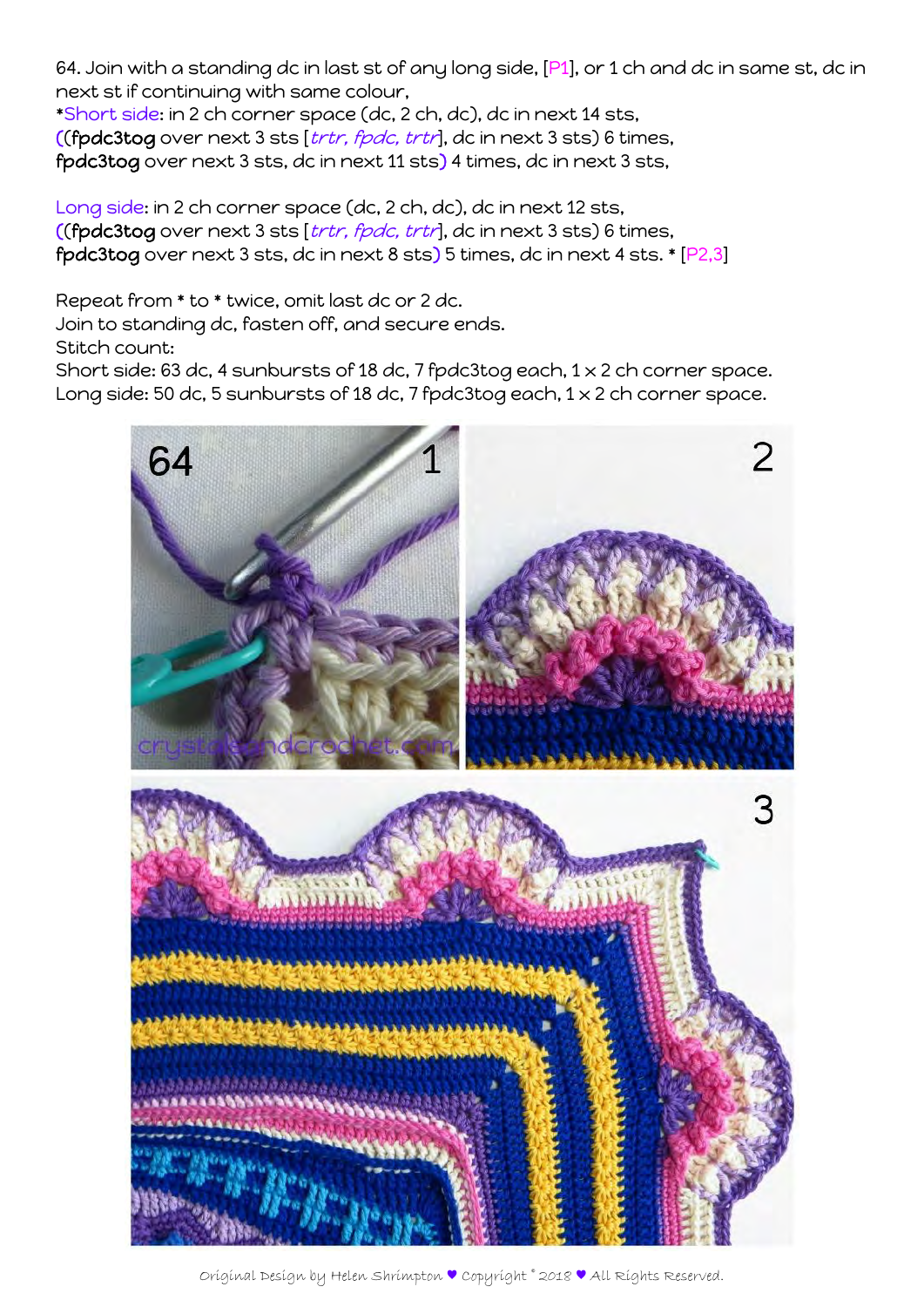# Hint: 1st, 3rd and 5th dtr groups will fall in 1st, 4th, and last fpdc3tog.

65. Join with a standing dc in last st of any long side, [P1]

\*Short side: in 2 ch corner space (dc, 2 ch, dc), dc in next 12 sts,

(miss next 3 sts, (in next st (3 dtr, picot-dtr, 3 dtr) [P2], miss next 2 sts, dc in next st, miss next 2 sts) [P3] 4 times, (in next st (3 dtr, picot-dtr, 3 dtr), miss next 3 sts, dc in next 5 sts)) 4 times, dc in next 7 sts,

Long side: in 2 ch corner space (dc, 2 ch, dc), dc in next 10 sts,

(miss next 3 sts, (in next st (3 dtr, picot-dtr, 3 dtr), miss next 2 sts, dc in next st, miss next 2 sts) 4 times, (in next st (3 dtr, picot-dtr, 3 dtr), miss next 3 sts, dc in next 2 sts)) 5 times, dc in next 8 sts. \*[P4]

Repeat from \* to \* twice, omit last dc.

Join to standing dc, fasten off, and secure ends.

Stitch count:

Short side: 41 dc, 4 sunbursts of 4 dc, 5 groups of 6 dtr, 1 picot-dtr each, 1 x 2 ch corner space.

Long side: 30 dc, 5 sunbursts of 4 dc, 5 groups of 6 dtr, 1 picot-dtr each,  $1 \times 2$  ch corner space.



Original Design by Helen Shrimpton ♥ Copyright © 2018 ♥ All Rights Reserved.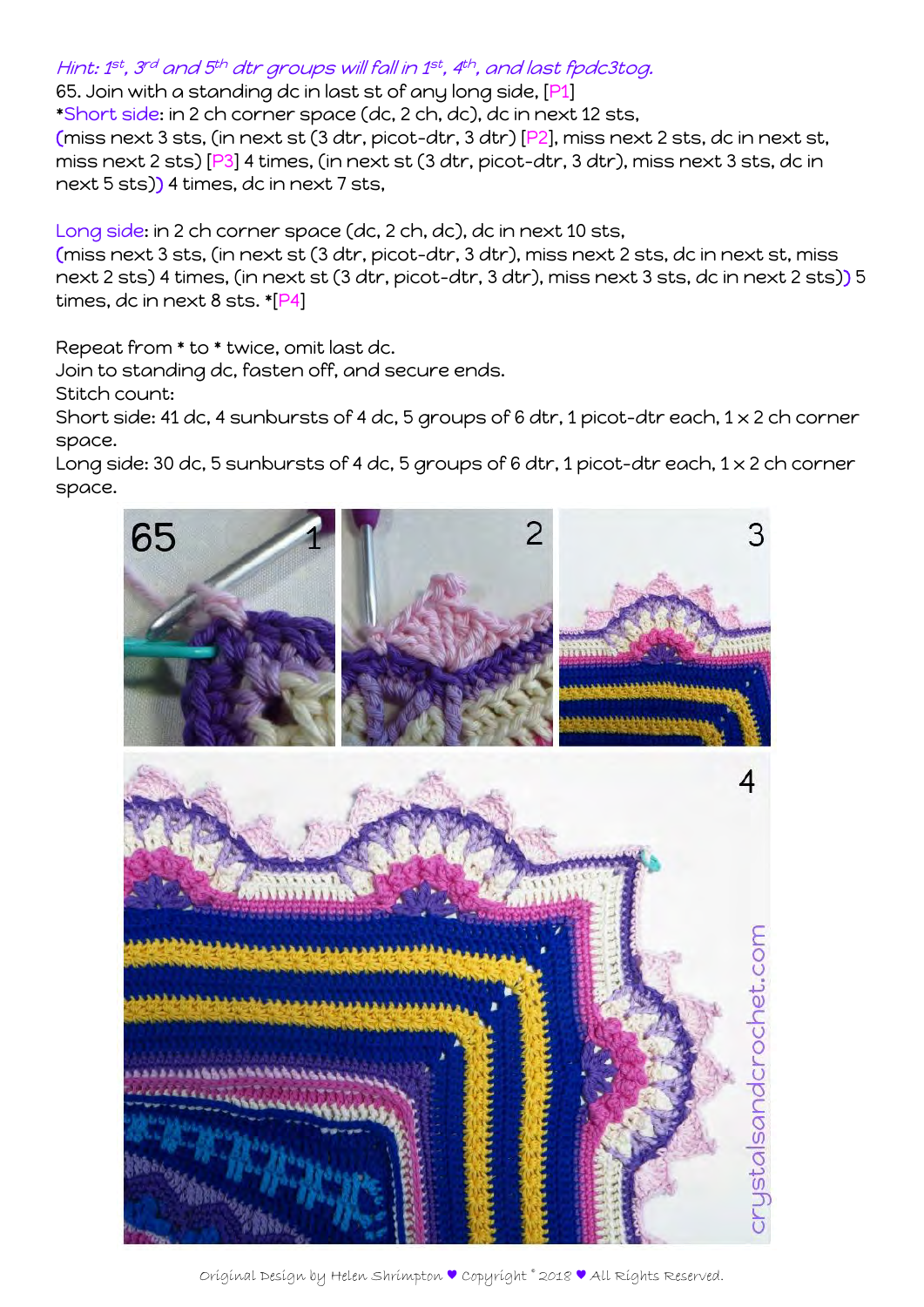66. Join with a standing dc in last st of any long side, [P1] \*Short side: in 2 ch corner space (dc, 2 ch, dc), dc in next 9 sts, miss next 3 sts, in next st ((1 ch, picot-dtr) twice, 1 ch),

((bldc in next picot-dtr, 1 ch, in next dc ((picot-dtr, 1 ch) 3 times) 4 times, bldc in next picot-dtr, 1 ch, in 3<sup>rd</sup>/centre dc (picot-dtr, 1 ch) twice) 3 times,

(bldc in next picot-dtr, 1 ch, in next dc ((picot-dtr, 1 ch) 3 times) 4 times, bldc in next picot-dtr, 1 ch, in next dc (picot-dtr, 1 ch) twice, miss next 3 sts, dc in next 9 sts, [P2]

Long side: in 2 ch corner space (dc, 2 ch, dc), dc in next 7 sts, miss next 3 sts, in next dc (1 ch, picot-dtr) twice, 1 ch,

((bldc in next picot-dtr, 1 ch, in next dc (picot-dtr, 1 ch) 3 times) 4 times, bldc in next picot-dtr, 1 ch, picot-dtr in 1<sup>st</sup> dc, miss next dc, 1 ch) 4 times,

(bldc in next picot-dtr, 1 ch, in next dc (picot-dtr, 1 ch) 3 times) 4 times, bldc in next picot-dtr, in next dc (1 ch, picot-dtr) twice, 1 ch, miss next 3 sts, dc in next 7 sts. \*[P3]

Repeat from \* to \* twice, omit last dc.

Join to standing dc, fasten off, and secure ends.

Stitch count:

Short side: 20 dc, 20 bldc, 5 groups of 2 picot-dtr plus  $3 \times 1$  ch spaces, 16 groups of 3 picot-dtr plus  $4 \times 1$  ch spaces,  $1 \times 2$  ch corner space.

Long side: 16 dc, 25 bldc, 4 groups of 1 picot-dtr plus  $2 \times 1$  ch spaces, 2 groups of 2 picotdtr plus  $3 \times 1$  ch spaces, 20 groups of 3 picot-dtr plus  $4 \times 1$  ch spaces,  $1 \times 2$  ch corner space.